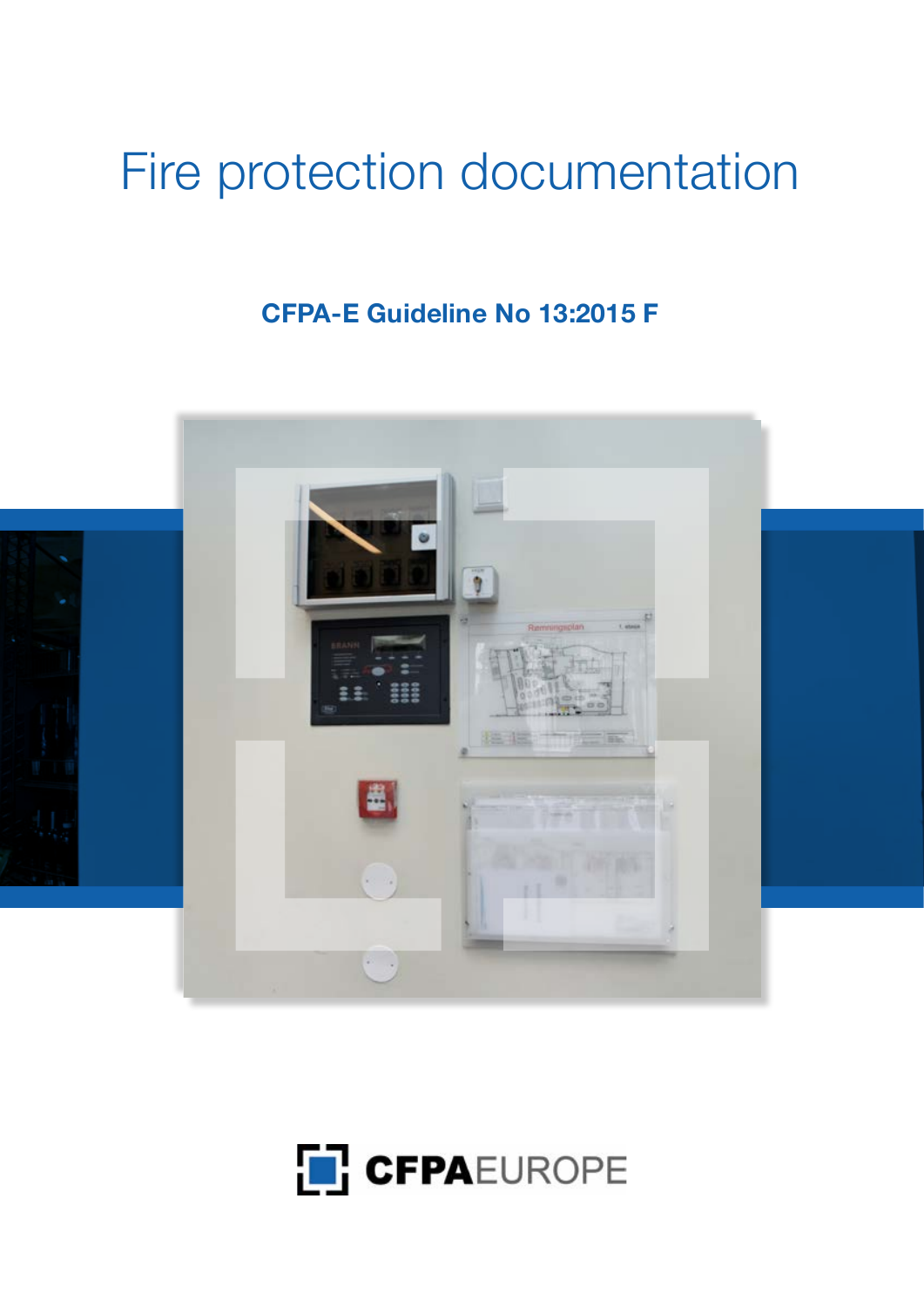

### **FOREWORD**

The European fire protection associations have decided to produce common guidelines in order to achieve similar interpretation in the European countries and to give examples of acceptable solutions, concepts and models. The Confederation of Fire Protection Associations in Europe (CFPA E) has the aim to facilitate and support fire protection work in the European countries.

The market imposes new demands for quality and safety. Today fire protection forms an integral part of a modern strategy for survival and competitiveness.

The guideline is primarily intended for those responsible for safety in companies and organisations. It is also addressed to the rescue services, consultants, safety companies etc so that, in the course of their work, they may be able to help companies and organisations to increase the levels of fire safety.

The proposal of this guideline has been produced by the Swedish Fire Protection Association and the author is Lars Rang from Sweden.

This guideline has been compiled by Guidelines Commission and adopted by all fire protection associations in the Confederation of Fire Protection Associations Europe.

Copenhagen, January 2015 Madrid, January 2015 CFPA Europe Guidelines Commission

Chairman Chairman

Jesper Ditlev **Miguel Vidueira** Miguel Vidueira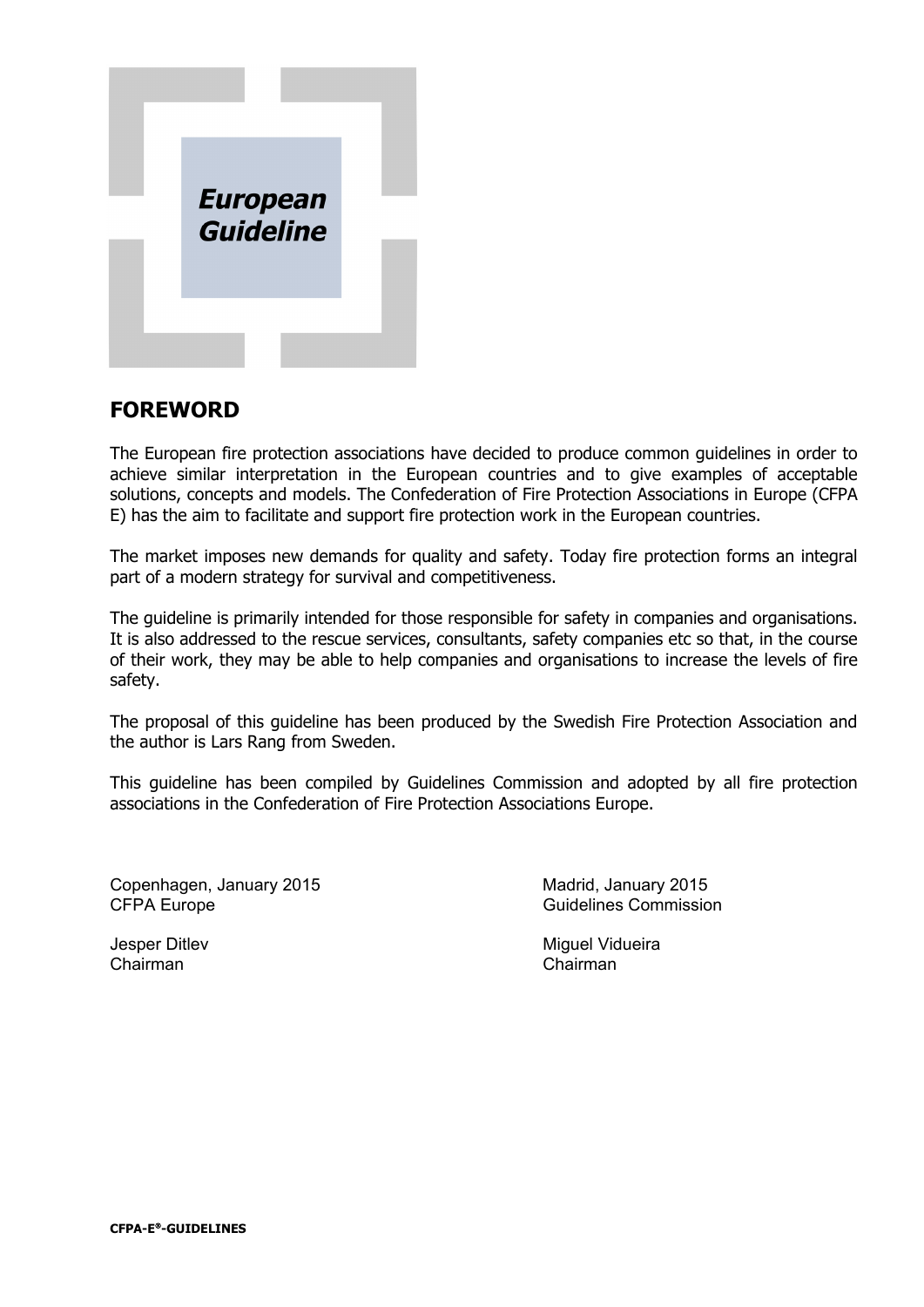

## **Contents**

| 1              |       |                                                                                  |  |
|----------------|-------|----------------------------------------------------------------------------------|--|
| $\mathcal{P}$  |       |                                                                                  |  |
|                | 2.1.  |                                                                                  |  |
|                | 2.2.  |                                                                                  |  |
|                | 2.3.  |                                                                                  |  |
|                | 2.4.  |                                                                                  |  |
|                | 2.5.  |                                                                                  |  |
|                | 2.6.  |                                                                                  |  |
|                | 2.7.  | Protection against the spread of fire inside a fire compartment  9               |  |
|                | 2.8.  | Protection against the spread of fire and fire gases between fire compartments 9 |  |
|                | 2.9.  |                                                                                  |  |
|                | 2.10. |                                                                                  |  |
|                | 2.11. |                                                                                  |  |
|                | 2.12. |                                                                                  |  |
|                | 2.13. |                                                                                  |  |
|                | 2.14. |                                                                                  |  |
|                | 2.15. |                                                                                  |  |
|                | 2.16. |                                                                                  |  |
|                | 2.17. |                                                                                  |  |
|                | 2.18. |                                                                                  |  |
| 3 <sup>1</sup> |       |                                                                                  |  |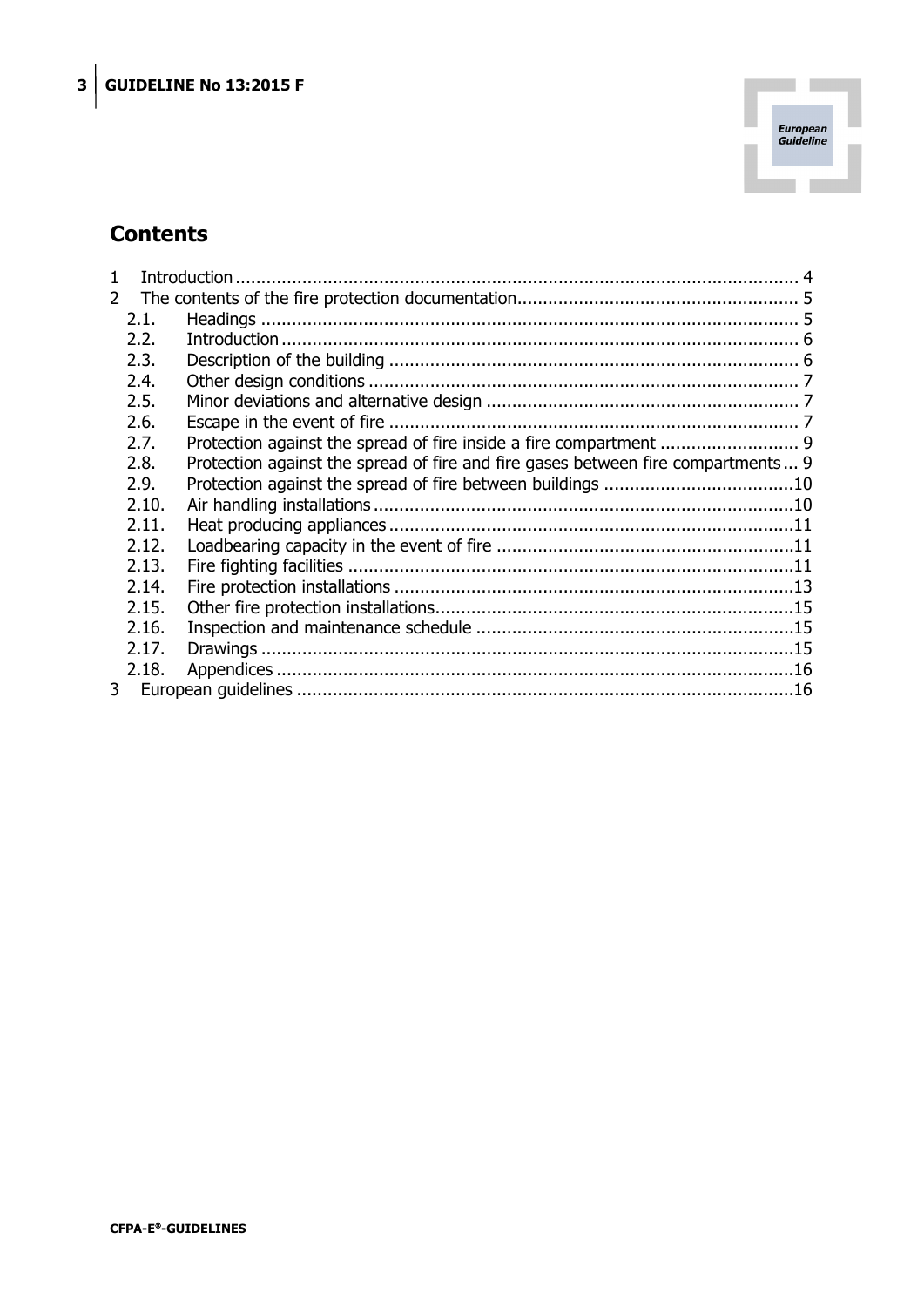

#### **1 Introduction**

The aim of this guideline is to give a simple and accessible description of what fire protection documentation should look like. Fire protection documentation should be drawn up by a fire consultant or some other fire engineering expert. The fire protection measures should be shown on special drawings, fire drawings. The fire protection documentation supplements and summarises the information set out on the drawings.

The intention is that the fire protection documentation should be continually updated and changed as design proceeds. Fire protection documentation is an important tool in coordinating the fire protection issues associated with a construction project among the groups of consultants involved. (These may include the architect, structural designer, building services consultant, electrical consultant, etc).

A fire protection document should be drawn up prior to the start of construction to describe the building to be constructed. When the building has been finished, the documentation must be reviewed to ensure that its contents correspond with the final result. The fire protection documentation should be continually updated, both when changes are made during construction and when changes occur after the building had been completed.

The fire protection documentation also forms a basis for the supervision and maintenance performed by the owner or user of the building. Using a well-designed fire protection document, the user can easily understand how the fire protection of the building is arranged and how it is to work. In the same way, it will provide help during official inspections.

The fire protection documentation will also be helpful in showing how fire protection is affected by changes to the work carried out in the building or by alterations in the building's layout.

Those who draw up the fire protection documentation usually assume responsibility for the overall fire protection strategy and general design, while technical consultants are responsible for detailed solutions. The fire protection documentation should be signed by the author who assumes responsibility that the solutions presented comply with the requirements set out in the applicable regulations.

Fire protection documentation should always be subjected to a quality audit by a third person of the appropriate qualifications.

In relation to alterations or modernisation measures, the fire protection documentation should cover all the affected parts of the building. Affected parts are the fire compartments and associated escape routes which are involved in the alterations. The fire protection documentation should clearly show the affected parts and set out what consequences the alterations will have.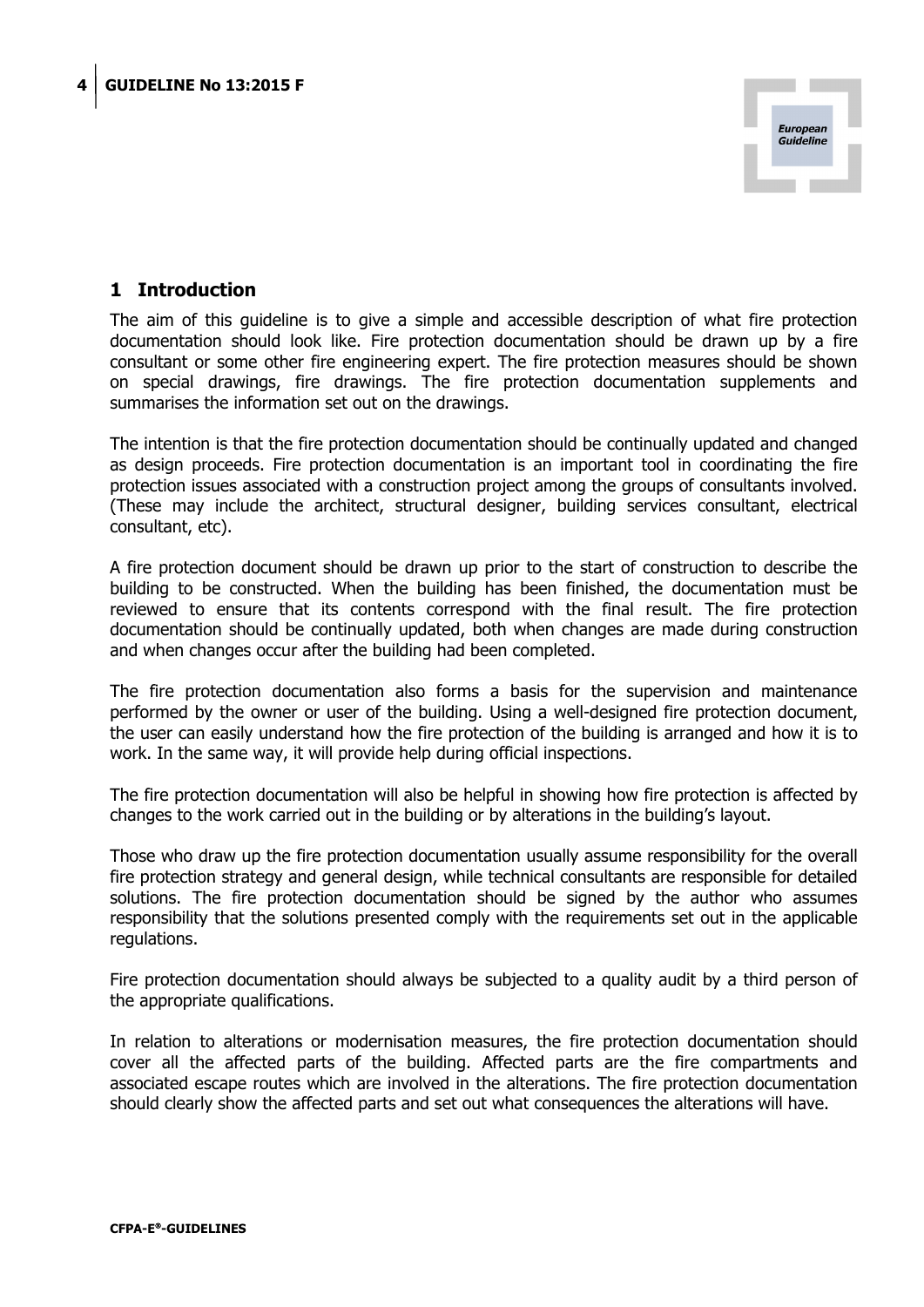

When alterations are undertaken which have only a minor effect on the fire protection, it is not necessary to draw up a full fire protection document. In such cases, examination of the drawings and a brief fire engineering report by a fire protection professional will be satisfactory.

#### **2 The contents of the fire protection documentation**

Fire protection documentation should set out the conditions governing fire protection measures and the design of the fire protection. Examples of the appropriate structure and contents of a fire protection document are given in the following sections.

Fire protection documentation should describe either the minimum acceptable level, or the actual construction, of fire protection measures; both these are acceptable.

At the start of a project, the fire protection documentation can be seen as a guide for the other engineering consultants in choosing layout and systems. The further the project proceeds, the more detailed and descriptive the fire protection documentation can be made. When the project is completed, a final document should be drawn up which describes and shows the fire protection as constructed and installed in the building.

#### **2.1 Headings**

Typically, the contents/headings of the fire protection documentation should include:

- Introduction
- Description of the building
- Other design conditions
- Minor deviations and alternative designs
- $\bullet$  Escape in the event of fire
- Protection against the spread of fire inside a fire compartment
- Protection against the spread of fire and fire gases between fire compartments
- Protection against the spread of fire between buildings
- Air handling installations
- Heat producing appliances
- Loadbearing capacity in the event of fire
- Fire fighting facilities
- Fire protection installations
- Other fire protection installations
- Inspection and maintenance schedule
- Drawings
- x Appendix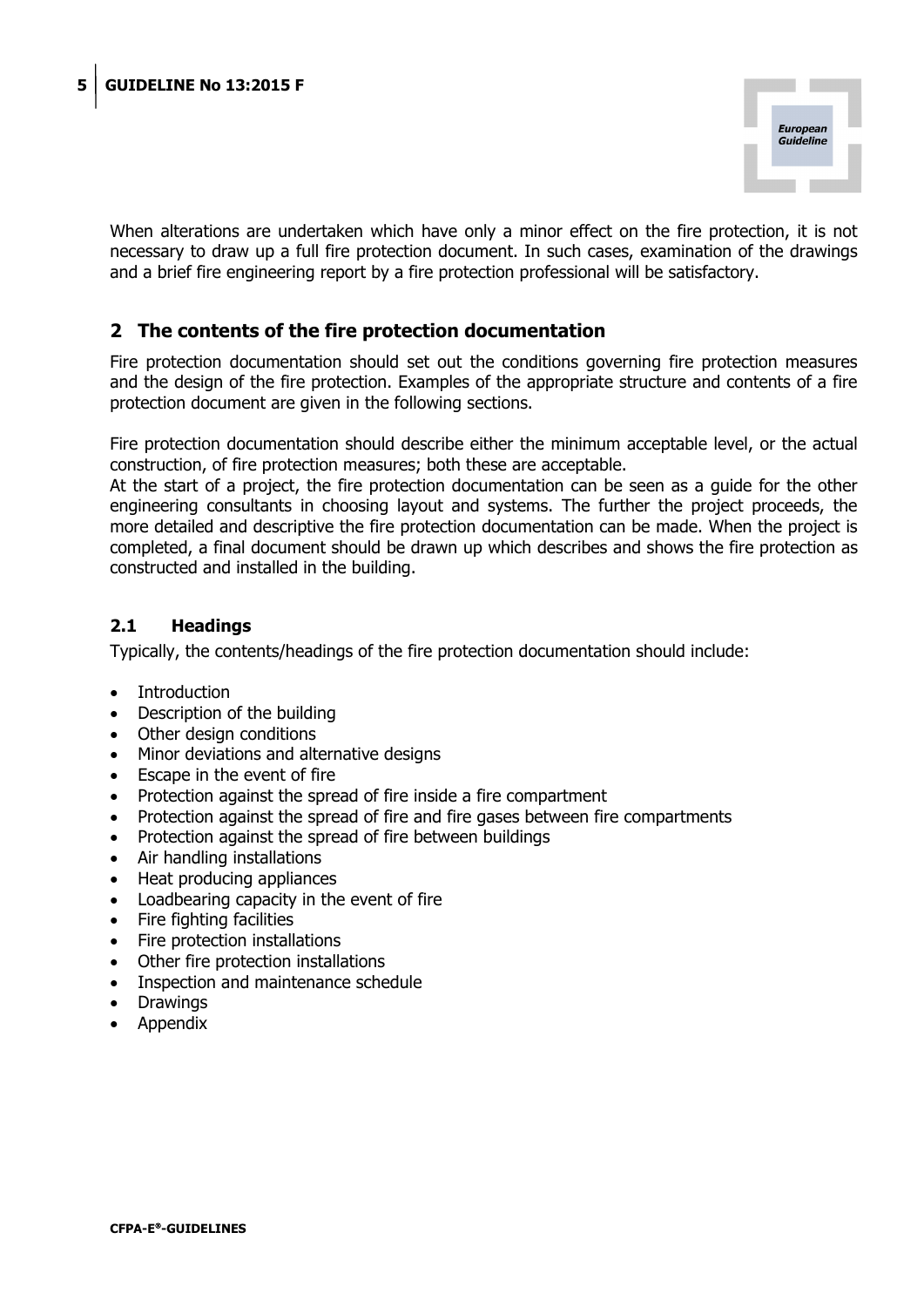

#### **2.2 Introduction**

The aim of the introduction is to provide brief information as to which person and company has drawn up the fire protection documentation, what building it refers to, what type of construction measures must be taken, and the data which formed the basis for the documentation.

#### **A description should be given of the following**

- Author of the fire protection documentation
- Person or company who has commissioned the fire protection documentation
- Date of the fire protection documentation and dates of revisions
- Building regulations, recommendations etc which the building complies with
- Property registration number
- Person or company who has commissioned the building
- Does the project comprise a new building, an extension to a building, or alterations to an existing building?
- A list of drawings with drawing numbers, dates, and dates of revisions
- A list of other descriptions

Note: Remember to write the date or the date of revision and page number on every page in the fire protection documentation.

#### **2.3 Description of the building**

A brief description of the building – number of storeys, type of building, activity conducted, its location on the site and a description of the nearby area.

It is best to show the situation of the building on a site plan and to refer to this.

The activity conducted in the buildings should be described briefly so that the assessments made in the following sections should be easy to understand.

#### **Suggested information:**

- Location of building on the site
- Number of storeys, basement and attic
- Activity in the building
- Fire resistance class
- Short technical description of the building's construction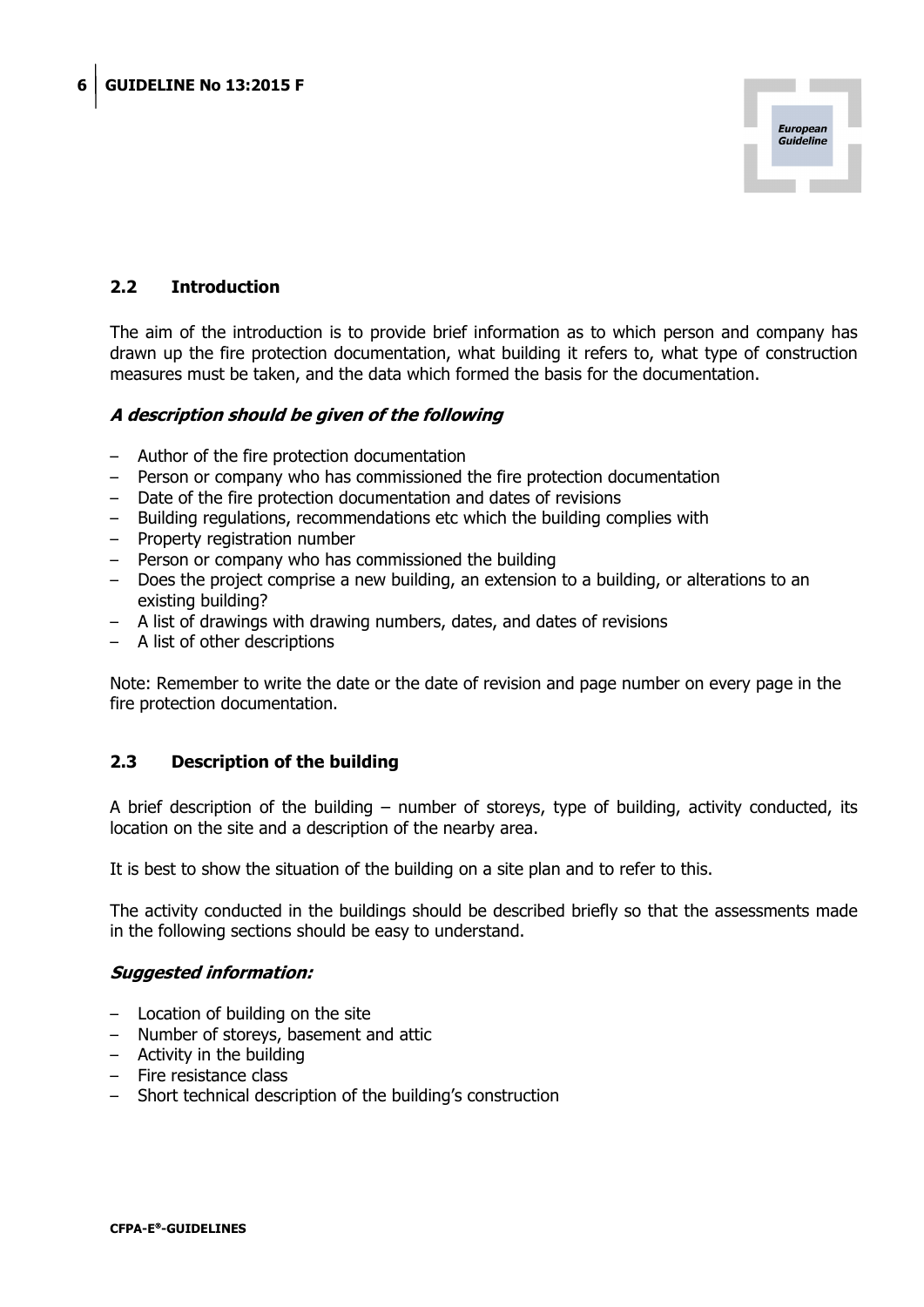

#### **2.4 Other design conditions**

Special conditions which have a significance for the design of fire protection measures should be set out here. The conditions to be described under this heading are the fundamental design conditions.

#### **A description should be given of the following other design conditions:**

- The number of people for which the building, assembly areas etc is intended
- The kind of activity for which the building is constructed
- Ability and resources (attendance time) of the fire and rescue service
- Average fire load intensity f1 (MJ/m²)
- Highest local fire load intensity f2 (MJ/m²)
- Location of the fire loads indoor and outdoor (distance to external wall)
- Special hazards such as flammables and explosives
- Technical or other measures to be taken to achieve a standard higher than demanded by regulations
- Special objectives apart from the legal requirements, e. g. loss prevention and limitation of business interruption
- Special requirements, e.g. a risk analysis.

#### **2.5 Minor deviations and alternative design**

Minor deviations are deviations that may be permitted if necessitated by special reasons, provided that the building is nevertheless satisfactory from a fire engineering standpoint and no appreciable inconvenience is caused in any other respect. The appropriate authority should be consulted.

The term *alternative design* refers to the case when the building is equipped with fire engineering installations over and above those required by the authorities; these demand special investigation and verification that the total fire protection of the building is not inferior to what it would have been if all the regulatory requirements had been complied with.

In the event of an alternative design, the reason, limitations and substitute functions should be described. Reference should be made to the special investigation, which should be appended to the fire protection documentation.

#### **2.6 Escape in the event of fire**

The overall escape strategy should be described here. This should comprise a brief description of the escape routes, whether these go via stairs, corridors, windows or doors, another fire compartment, directly out into the open, via an access balcony, or to a place of safety. If escape requires the assistance of the rescue service, this is to be specified here.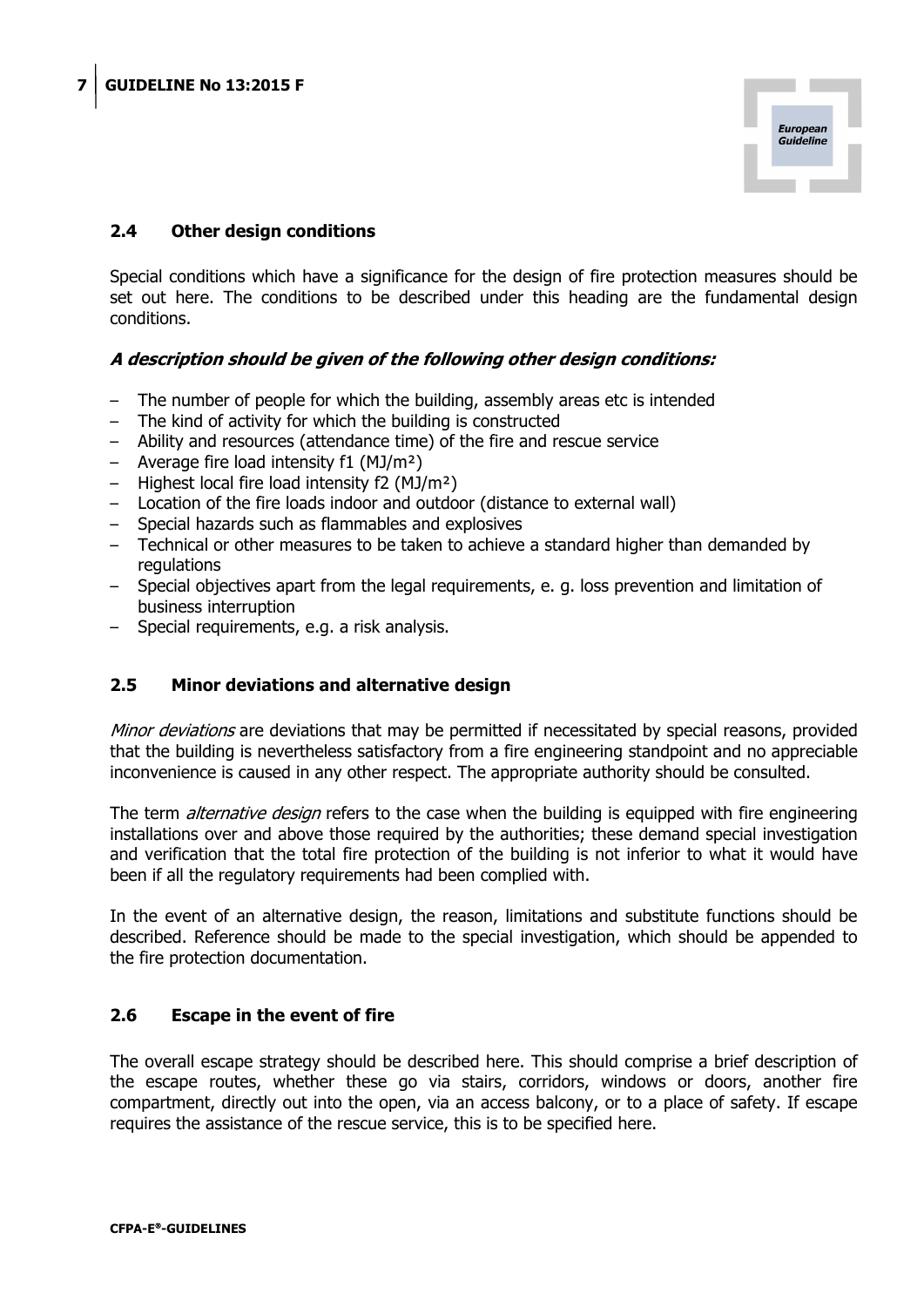

In addition to this, information should be given concerning the number of escape routes, the unobstructed width of the escape routes, travel distances and the siting of the escape routes in the building. If the doors to escape routes are lockable/interlocked, the type of locking function or interlock should be described.

If a simplified design method is used in designing the escape routes, the assumptions must be set out.

Where analytical design is used, this must be stated here, but its description must be given under the heading, Appendices. The design model and the check on the design, if any, must be described.

The types of guidance signs and emergency lighting must be described here.

- Organisation
- Whether escape requires the assistance of the rescue service
- Escape strategy
- Access to escape routes
- Spaces in the building classified as escape routes
- Types of stairways
	- a stairway which is constructed so that it prevents the spread of fire and fire gases to the stairway for not less than 60 minutes
	- a stairway which is constructed so that it limits the spread of fire and fire gases to the stairway for not less than 60 minutes
	- other stairways
- Travel distance to an escape route
- Travel distance along an escape route
- Doors in escape routes
	- panic or emergency exit devices
	- door closers
	- whether doors are outward or inward opening
	- width and height
	- intruder protection locking
- Guidance signs for escape
- Emergency lighting
- General lighting
- Escape alarm.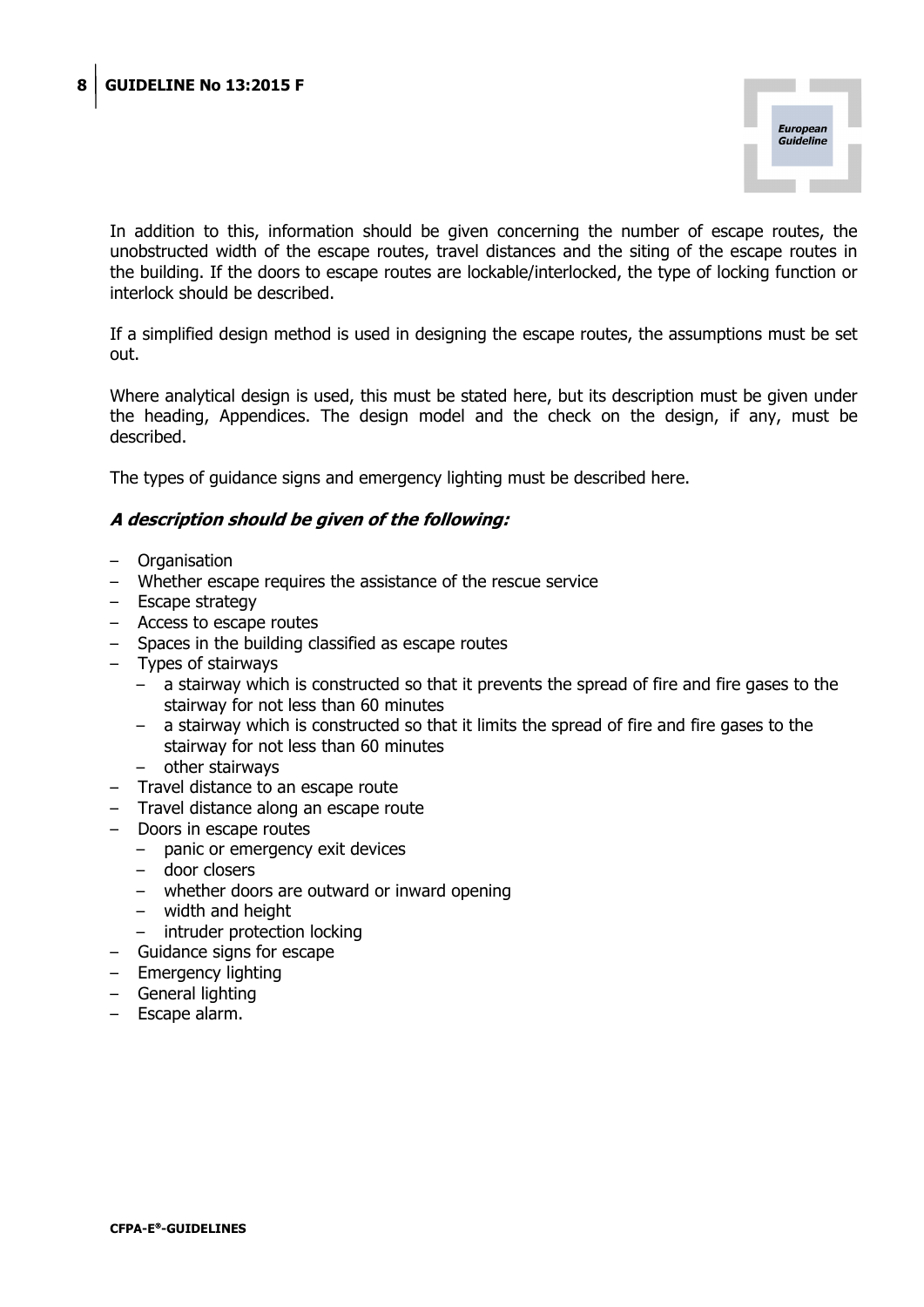

#### **2.7 Protection against the spread of fire inside a fire compartment**

Describe surface finishes and their backing materials, pipe insulation classes and floor coverings in escape routes and other premises. A description must also be given here of the structures enclosing secondary fire compartments, e.g. the separating structures for private rooms, smoking rooms and day rooms in hospital wards.

#### **A description should be given of the following:**

- Surface finishes and claddings in escape routes
- Surface finishes and claddings in other premises
- Pipe insulation class in escape routes
- Pipe insulation class in other premises
- Floor coverings in escape routes
- Floor coverings in other premises.

#### **2.8 Protection against the spread of fire and fire gases between fire compartments**

The fire protection documentation shall describe the principles governing the division of the building into fire compartments. Measures to prevent or delay the spread of fire through weak points such as windows and facades, and to prevent the spread of fire or fire gases via lift shafts, shall be described.

Measures to limit or prevent the spread of fire or fire gases via the air handling installation shall be described in the "Ventilation" section.

Compartmentation and the fire resistance classes of e.g. walls, floors and doors shall be clearly described on drawings. If details of E Class are used, this shall be stated here and if necessary verified under the heading "Verification".

If there is an element of structure whose fire resistance characteristics are not generally known, the construction of the element should be shown on a drawing and/or described.

- Division into fire compartments
- Fire resistance class of structural and non-structural elements separating fire compartments (walls, doors, windows, floors and shafts)
- Fire resistance class of roof lantern
- External walls and roof covering if a roof situated at a lower level
- Spread of fire or fire gases to other fire compartments from or via the lift shaft or other shaft
- Fire protection construction of windows in external walls which face one another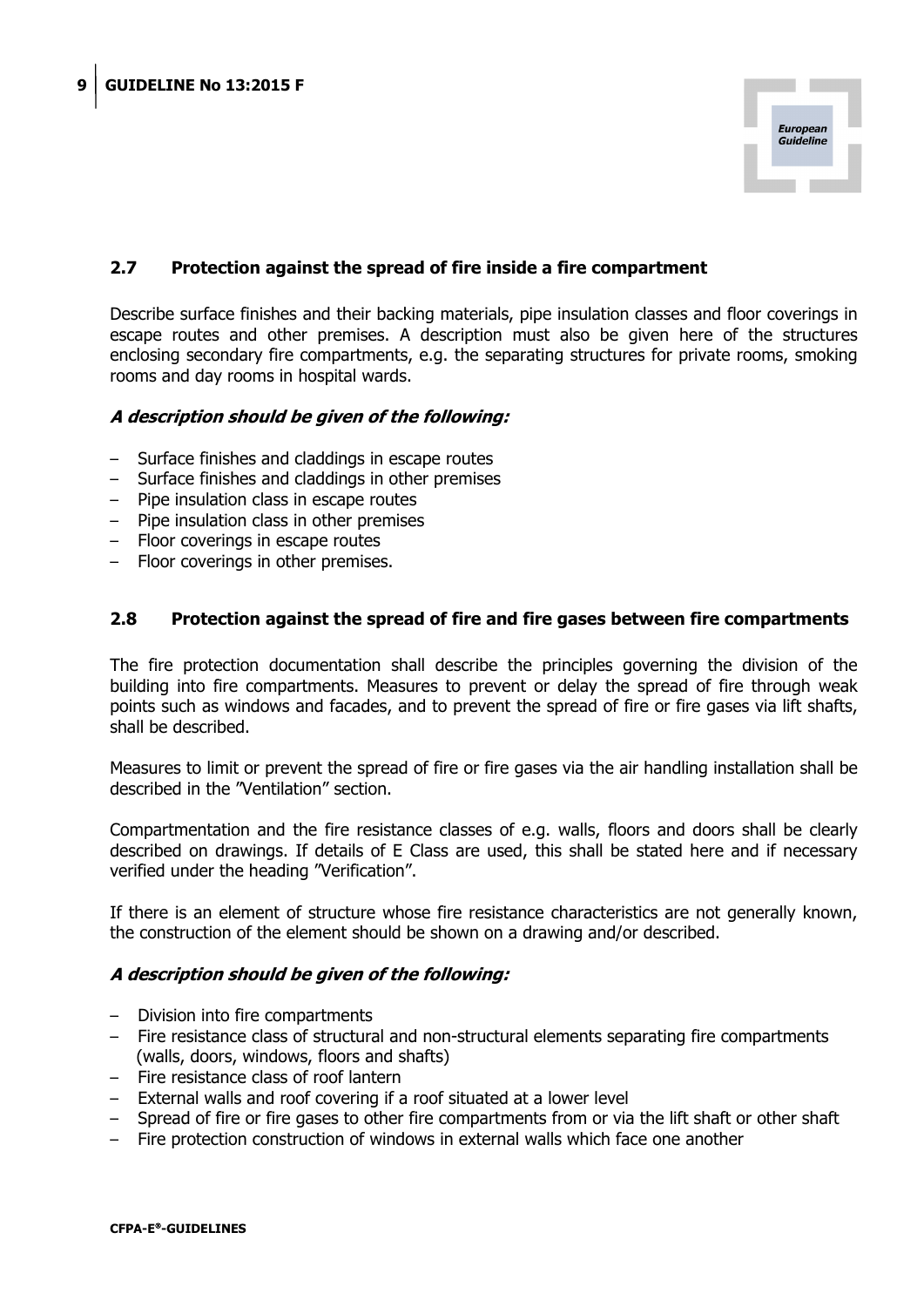

- Fire protection construction of glazed balconies or access balconies, and glazed patios
- Fire protection construction of external walls
- Division into fire compartments of attics and ceiling voids.

#### **2.9 Protection against the spread of fire between buildings**

The measures taken to prevent or delay the spread of fire to other buildings are to be described here. If calculations have been made for radiation levels, this should be stated here and a reference made to "Verification".

A reference should also be made to fire drawings and the site plan.

#### **A description should be given of the following:**

- Distance between buildings
- Compartmentation of large buildings
- Fire walls
- Roof covering
- External walls covering.

#### **2.10 Air handling installations**

The ventilation installed in the building should be briefly described.

The function of the installation in the event of fire should also be described and, as appropriate, the fire engineering solutions or installations such as dampers, detectors, alarms, special fire gas ventilation shafts, fans running during a fire, etc.

- Type of system
- Strategy: to prevent, considerably impede or limit the spread of fire gases between fire compartments
- Method of protection against the spread of fire
- Fire resistance class of ventilation ducts
- Method of protection against the spread of fire gases
- Emergency stop button for the ventilation system
- Fire protection construction of plant rooms and shafts
- Method of suspension of ventilation ducts
- Operating system of the air handling installation
- The principle of fire detection
- Fire protection construction of kitchen flues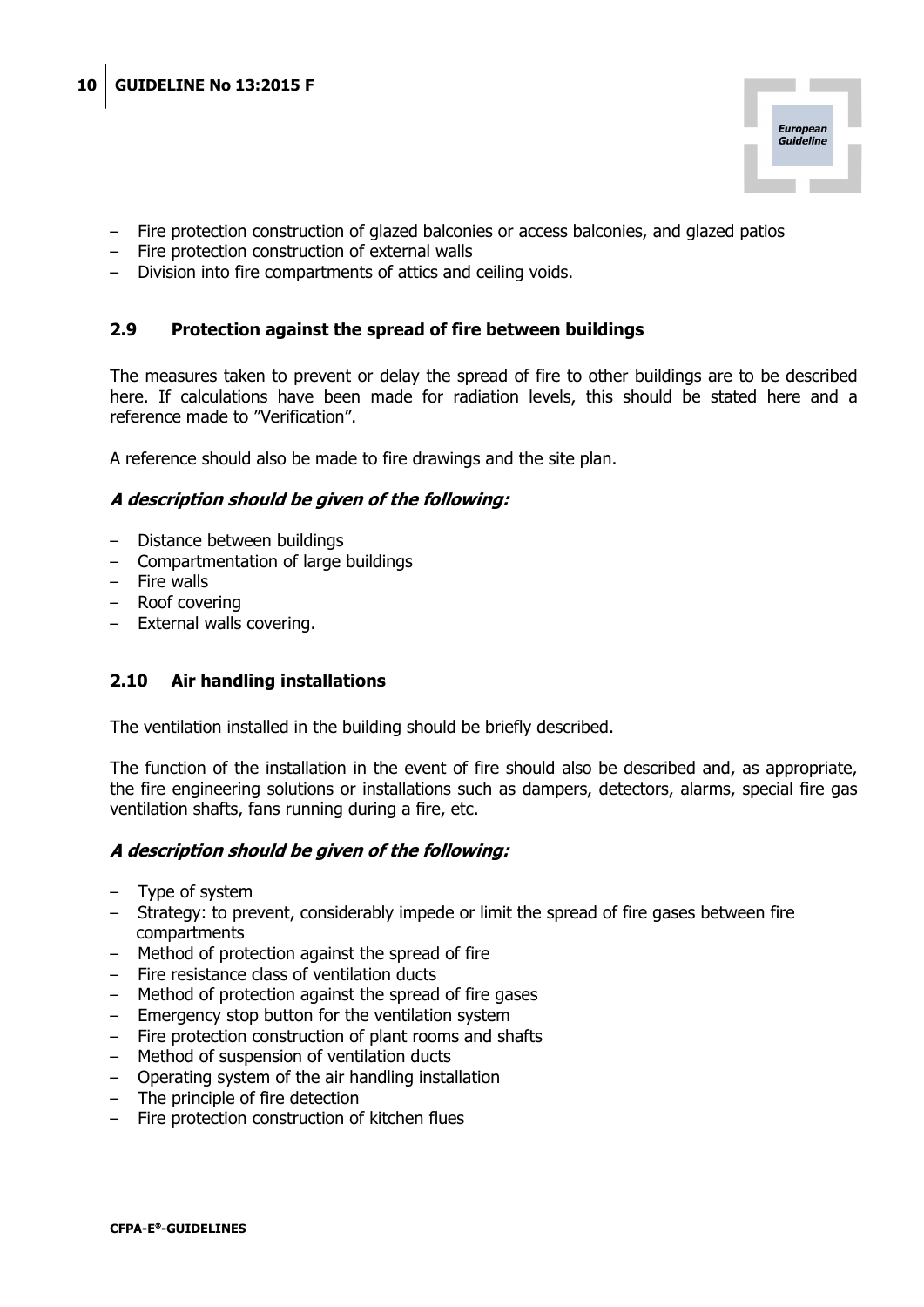

#### **2.11 Heat producing appliances**

If the heat producing appliances have a significant influence on fire protection, they are to be described here together with the fire protection measures taken. In other cases, only the type of heating, e.g. district heating, is to be stated.

If the appliances require fuel, such as wood, oil or similar, the fuel store and its fire resistance shall be described and its details shown on a drawing.

#### **A description should be given of the following:**

- What heat-producing appliances are installed
- Fire resistance class of boiler rooms and fuel rooms
- Fire protection construction of heat producing appliances
- Fire protection construction of flues for solid, liquid and gaseous fuel.

#### **2.12 Loadbearing capacity in the event of fire**

A simple technical description should be given of the loadbearing structure of the building, including the structures for mezzanine floors, balconies, access balconies, eaves and stairs.

If there are elements of structure whose fire engineering characteristics are not generally known, the construction of these elements should be shown on a drawing and/or described. Type approval, test certificate or analytical design shall be described in the section "Appendices".

#### **A description should be given of the following:**

The fire resistance classes of

- The vertical loadbearing structure and the horizontal structure which provides stability for the structural frame
- Horizontal structure which does not provide stability
- Roof construction
- Balconies
- Access balconies
- Mezzanine floors
- Stairs.

#### **2.13 Fire fighting facilities**

A description should be given here of the capabilities and resources (attendance time) of the rescue service, internal and external access routes, their nature and siting in the building and its surroundings. Access routes to basements, attics and roofs, and the facilities for fire fighting in these, should also be described here, as well as hard-standings for the vehicles of the rescue service and rescue roads, if any.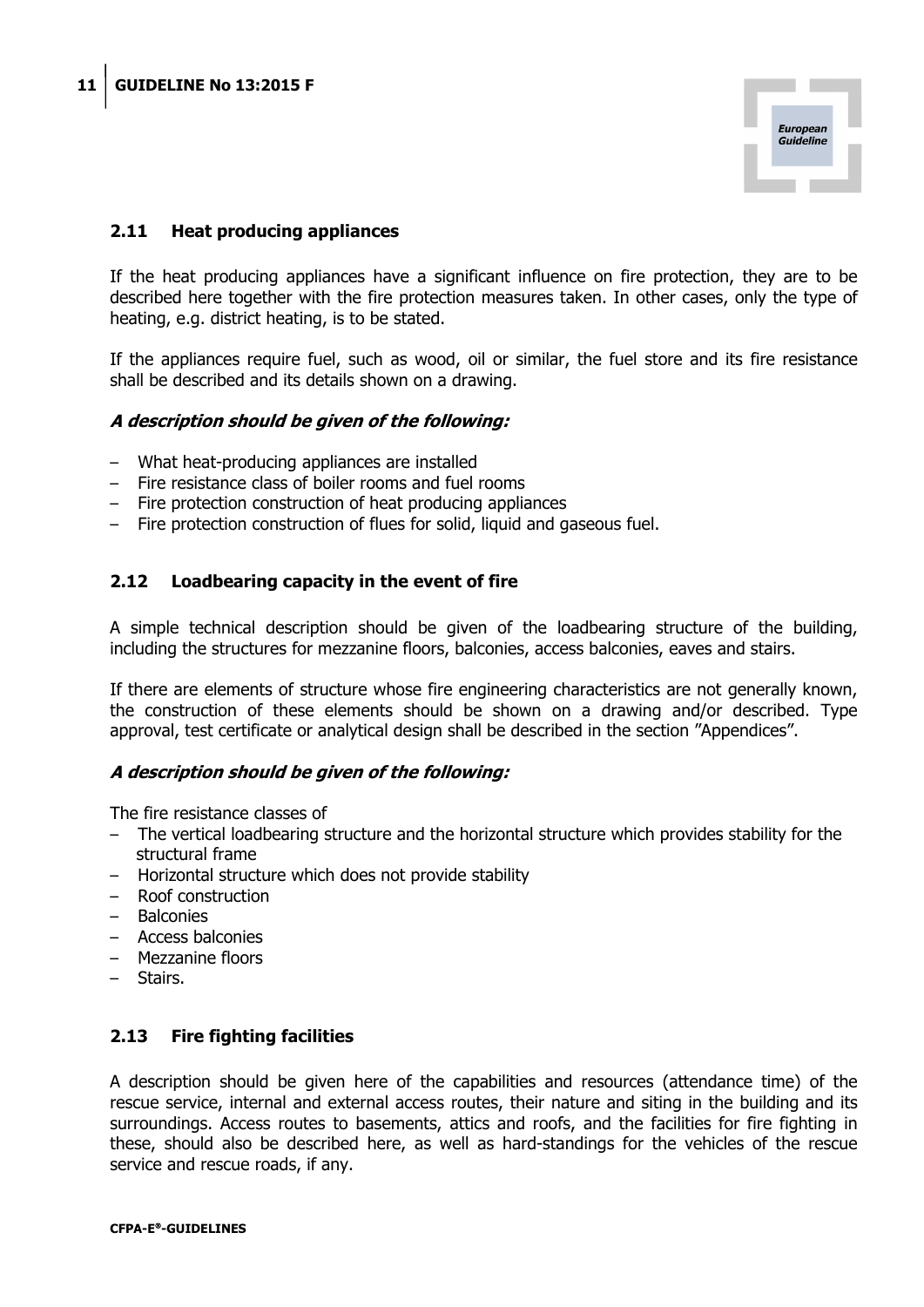

Water supply in the form of fire ponds, fire hydrants on the ground or in the facade, and all other appliances which facilitate water supply in the event of fire should be described here. A brief description should also be given of arrangements for manual fire fighting, such as internal fire hydrants and portable fire extinguishers. An outline description should be given of any fire gas ventilation. A more detailed description should be given in the "Fire protection installations" section.

#### **A description should be given of the following:**

- In-house fire brigade
- Capability and resources (attendance time) of the fire and rescue service
- Access routes for the rescue service
	- attics and roofs
	- basements
	- doors
- Fire gas ventilation
	- basements
	- attics
	- stairways
- Firefighters' lift (A lift which, in the event of fire, can be used only by the rescue service personnel for fire fighting and escape)
- Equipment for manual fire fighting
	- internal fire hydrants
	- rising mains for water supply
	- fire ponds
	- fire hydrants
	- fire extinguishers
- Access for the rescue service
	- rescue roads
	- signs
	- sizes of hardstandings.

For some types of objects, the facilities for action by the rescue service are very restricted unless special measures are taken. These measures should be described on drawings and, if appropriate, be appended to this section.

#### **Examples of such objects:**

- Buildings with more than one basement
- Buildings of more than eight storeys
- Buildings inside courtyards
- Tunnels
- Buildings over courtyards or streets
- Objects with long attendance times
- High-rack storage buildings
- Buildings housing activities that present a fire hazard.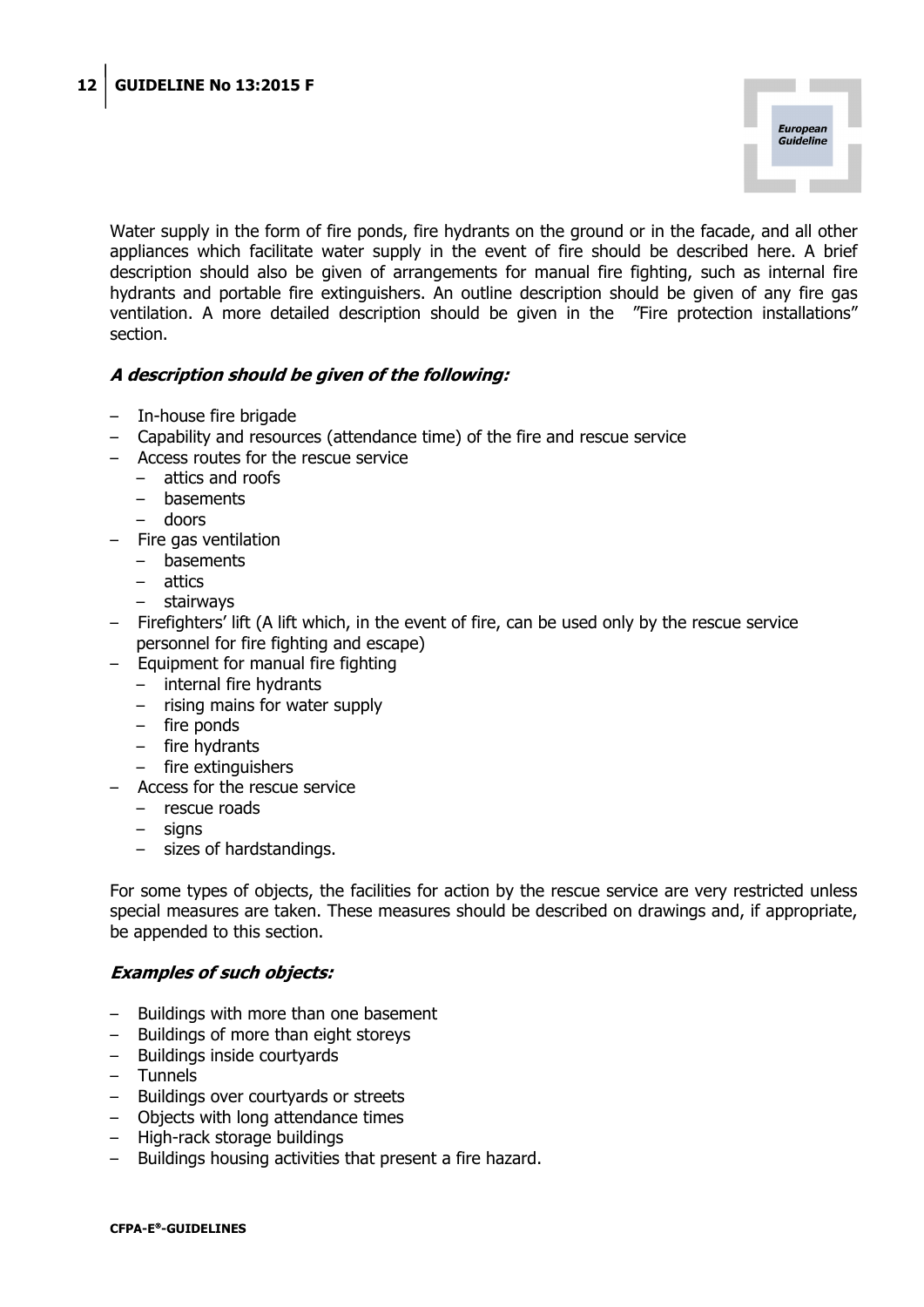

#### **2.14 Fire protection installations**

Fire protection installations may be manual or automatic. Examples of such installations are fire gas ventilation, extinguishing systems, fire alarms, escape alarms, fire detectors and positive pressure ventilation.

Fire protection installations can be set out on drawings which show e.g. the siting of fire gas vents, control devices, alarm buttons, the fire alarm control panel and sprinkler control centre. The overriding requirement for each type of installation shall be described in the fire protection documentation.

If the installation supersedes or augments other fire protection measures, this should be stated in the "Minor deviations and alternative design" section. The purpose of the installation should also be stated, i.e. whether the installation provides protection for the building or persons, or whether the installation is essential for the attendance of the rescue service.

- Automatic water sprinkler installation (or other fixed fire extinguishing system)
	- purpose and extent
	- rules governing installation
	- anv deviations from these rules
	- risk classification
	- maximum permissible storage height
	- type of sprinkler
	- RTI value of sprinkler head
	- position of sprinkler control centre
	- type of water supply
	- results of capacity test
	- design flow and pressure
	- control signals from activated sprinklers
	- communication link to rescue service
- Fire gas ventilation
	- purpose and extent
	- design method
	- thermal/mechanical
	- free area of fire gas vent
	- free area of air inlet
	- design of openable panels
	- opening function and control device
	- siting of inlet openings and fire gas vents
	- $-$  discharge coefficient,  $C_v$
	- power supply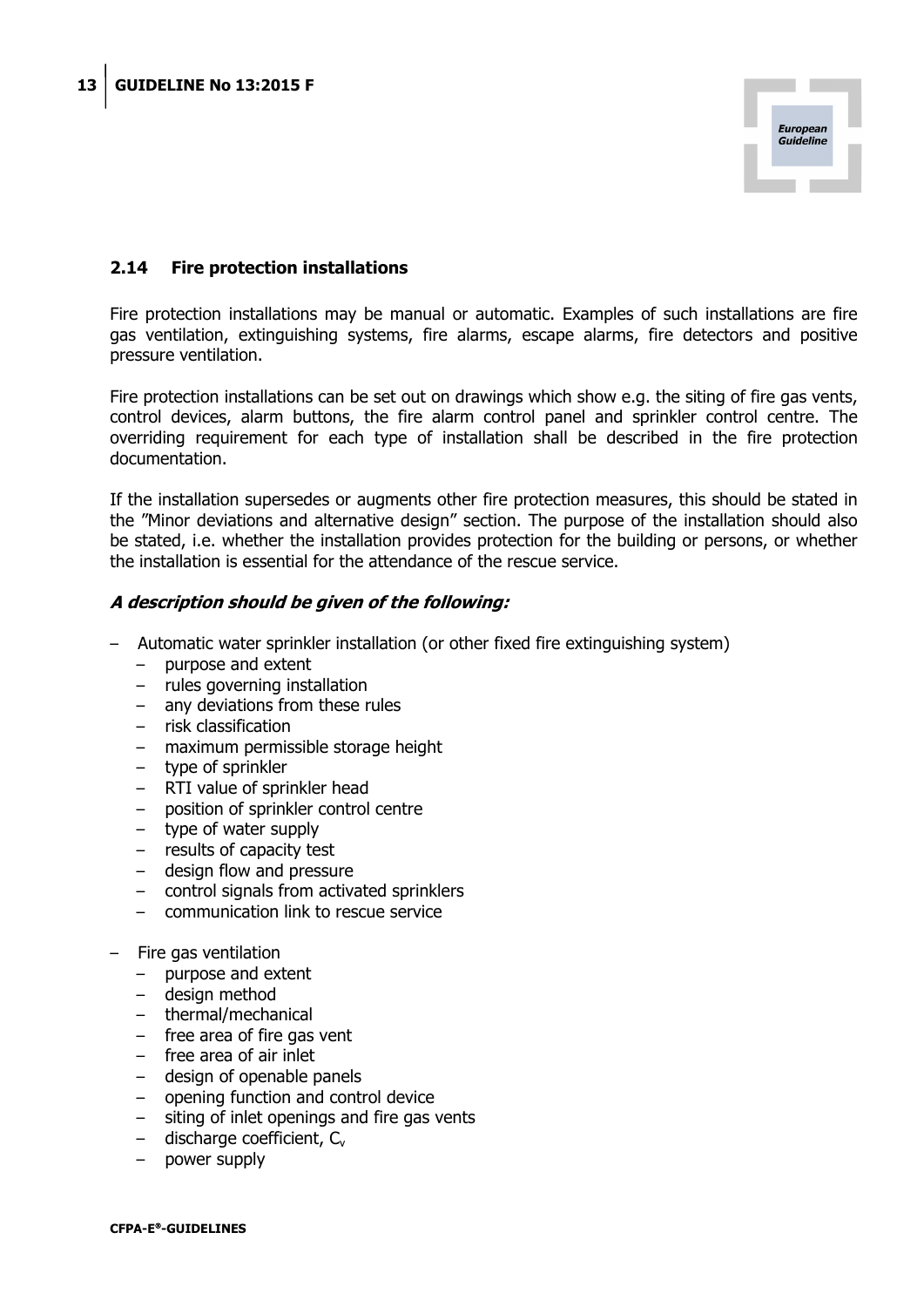

- fire protected cables and motors
- protection against negative wind effects

**European** Guideline

- volume flow rate of fans
- temperature requirements
- Automatic fire alarm installation
	- purpose and extent
	- rules governing installation
	- any deviations from these rules
	- type of detectors
	- siting of detectors
	- site of the fire alarm control centre
	- siting of fire protection control panels
	- connection to rescue service
	- monitoring of alarm
	- transmission of alarm
	- transmission delay unit
	- alarm organisation at the object
	- control functions from the fire alarm
- Escape alarm installation
	- purpose and extent
	- rules governing installations, any deviations from these rules
	- area of coverage
	- method of activation (manual or automatic/manual)
	- type and extent of detection system
	- siting of alarm buttons
	- selection function for escape alarm
	- control functions from the escape alarm
	- signal character
	- required audibility and, if applicable, intelligibility
	- standby power
	- fire protected cable, types of fire protection for cables to alarm device
	- alarm organisation
- Positive pressure ventilation of stairways
	- purpose and extent
	- design method
	- positive pressure
	- vents
	- control
	- ease of opening of doors
	- verification of pressure
	- power supply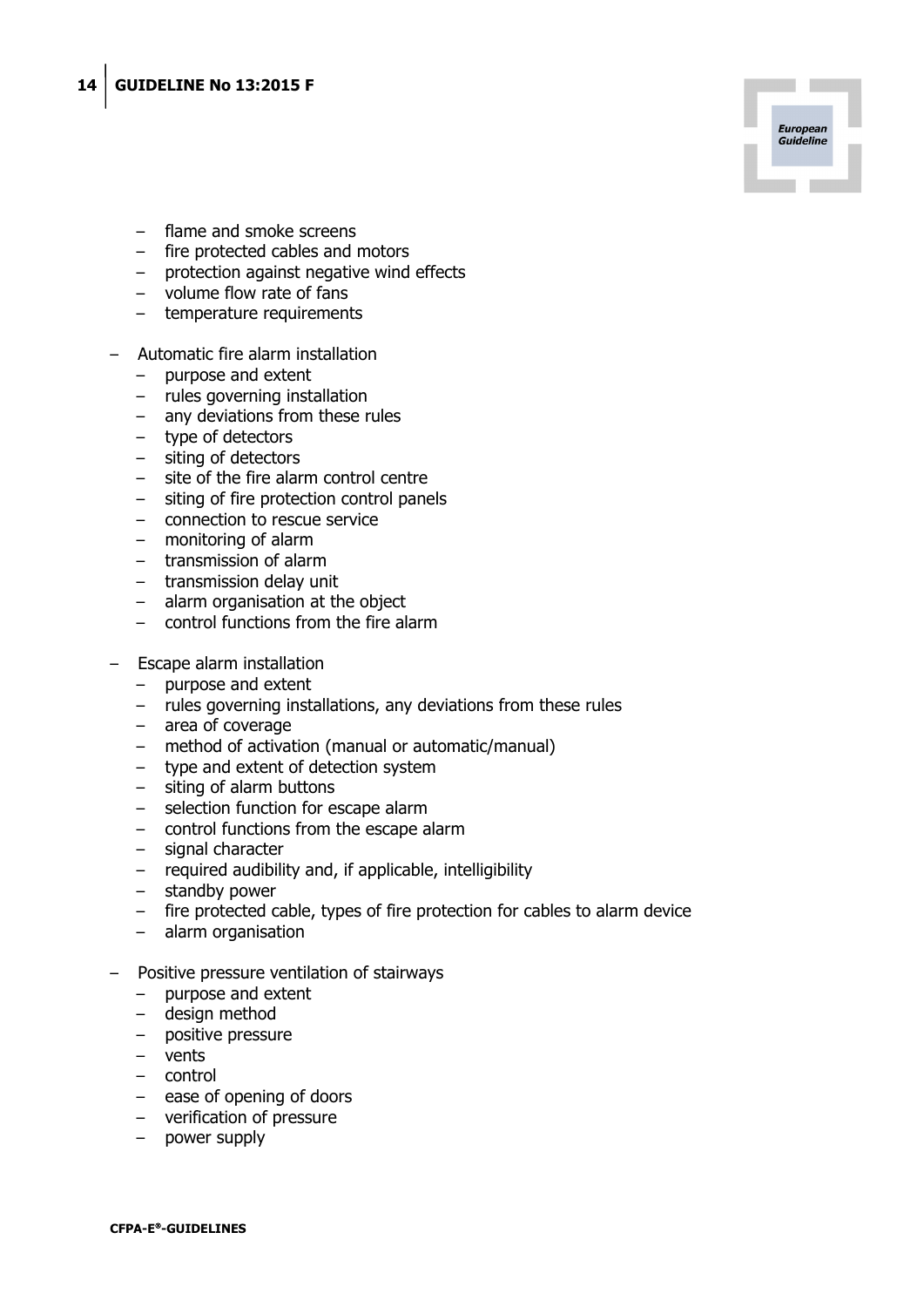

- Smoke alarm
	- purpose and extent
	- type/number
	- area monitored
	- series connection.

Maintenance of performance and emergency power supply of the above mentioned fire protection systems (duration, kind of additional power supply, etc.)

#### **2.15 Other fire protection installations**

Details can be given here of e.g. fire protection requirements for lift installations, inter alia measures to ensure that critical conditions do not arise in lift cars in the event of fire in the lift machinery.

#### **2.16 Inspection and maintenance schedule**

The fire protection documentation should describe the plans for inspection and maintenance during operation. Operating and maintenance instructions may be appended to the user documentation after completion of the building and the fire protection installations.

#### **Example of operating and maintenance instructions**

- Ventilation ducts
- Emergency lighting
- Guidance signs for escape
- Fire alarm installation
- Escape alarm installation
- Fire protection system
- Equipment for manual fire fighting
- Fire gas ventilation
- Doors and door furniture
- Fire compartments.

#### **2.17 Drawings**

Drawings should be appended to the fire protection documentation, but for certain objects it may be sufficient to refer to a special set of drawings. Always quote the drawing number and the date of latest revision.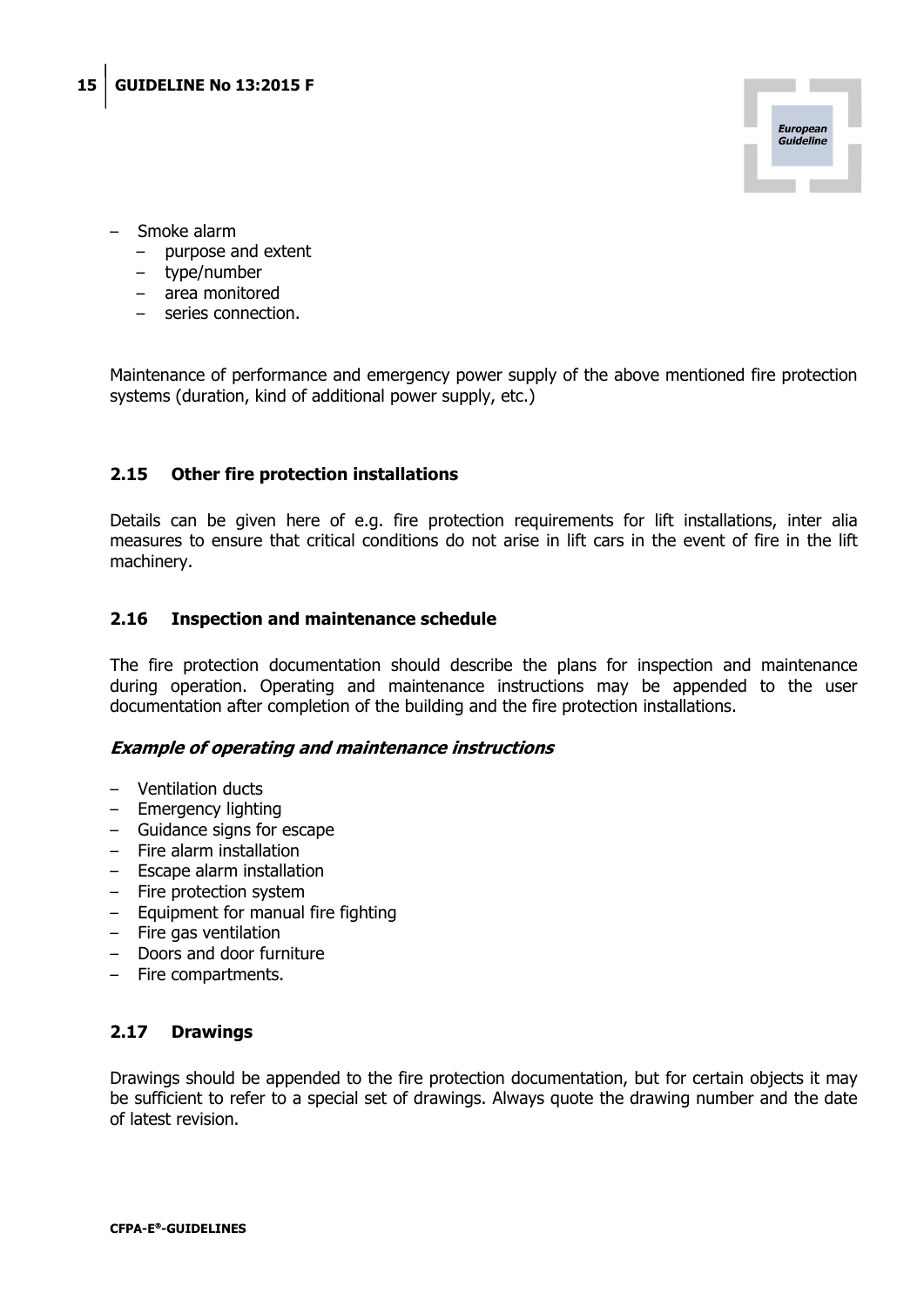

In order to facilitate reading and use of the fire protection documentation, drawings should be A4 or A3 in size and to an appropriate scale.

#### **Examples of drawings:**

- layout plan
- floor plans
- cross sections
- fire protection plans
- classification of hazardous areas.

#### **2.18 Appendices**

**Examples of other documents which should be included in the fire protection documentation:** 

- calculations
- minutes
- inspection reports
- investigations
- operating and maintenance instructions
- certificates.

#### **3 European guidelines**

Fire

| Guideline No.             |              | 1:2015 F - Fire protection management system                                     |
|---------------------------|--------------|----------------------------------------------------------------------------------|
| Guideline No.             | $2:2013 F -$ | Panic & emergency exit devices                                                   |
| Guideline No.             | $3:2011 F -$ | Certification of thermographers                                                  |
| Guideline No.             |              | 4:2010 F - Introduction to qualitative fire risk assessment                      |
|                           |              | Guideline No. 5:2003 F - Guidance signs, emergency lighting and general lighting |
|                           |              | Guideline No. $6:2011 F -$ Fire safety in care homes for the elderly             |
| Guideline No. 7:2011 F -  |              | Safety distance between waste containers and buildings                           |
| Guideline No. 8:2004 F -  |              | Preventing arson $-$ information to young people                                 |
| Guideline No. 9:2012 F -  |              | Fire safety in restaurants                                                       |
| Guideline No. 10:2008 F - |              | Smoke alarms in the home                                                         |
| Guideline No. 11:2015 F - |              | Recommended numbers of fire protection trained staff                             |
| Guideline No. 12:2012 F - |              | Fire safety basics for hot work operatives                                       |
| Guideline No. 13:2015 F - |              | Fire protection documentation                                                    |
| Guideline No. 14:2007 F - |              | Fire protection in information technology facilities                             |
| Guideline No. 15:2012 F - |              | Fire safety in guest harbours and marinas                                        |
| Guideline No. 16:2008 F - |              | Fire protection in offices                                                       |
| Guideline No. 17:2015 F - |              | Fire safety in farm buildings                                                    |
| Guideline No. 18:2013 F - |              | Fire protection on chemical manufacturing sites                                  |
| Guideline No. 19:2009 F - |              | Fire safety engineering concerning evacuation from buildings                     |
| Guideline No. 20:2012 F - |              | Fire safety in camping sites                                                     |